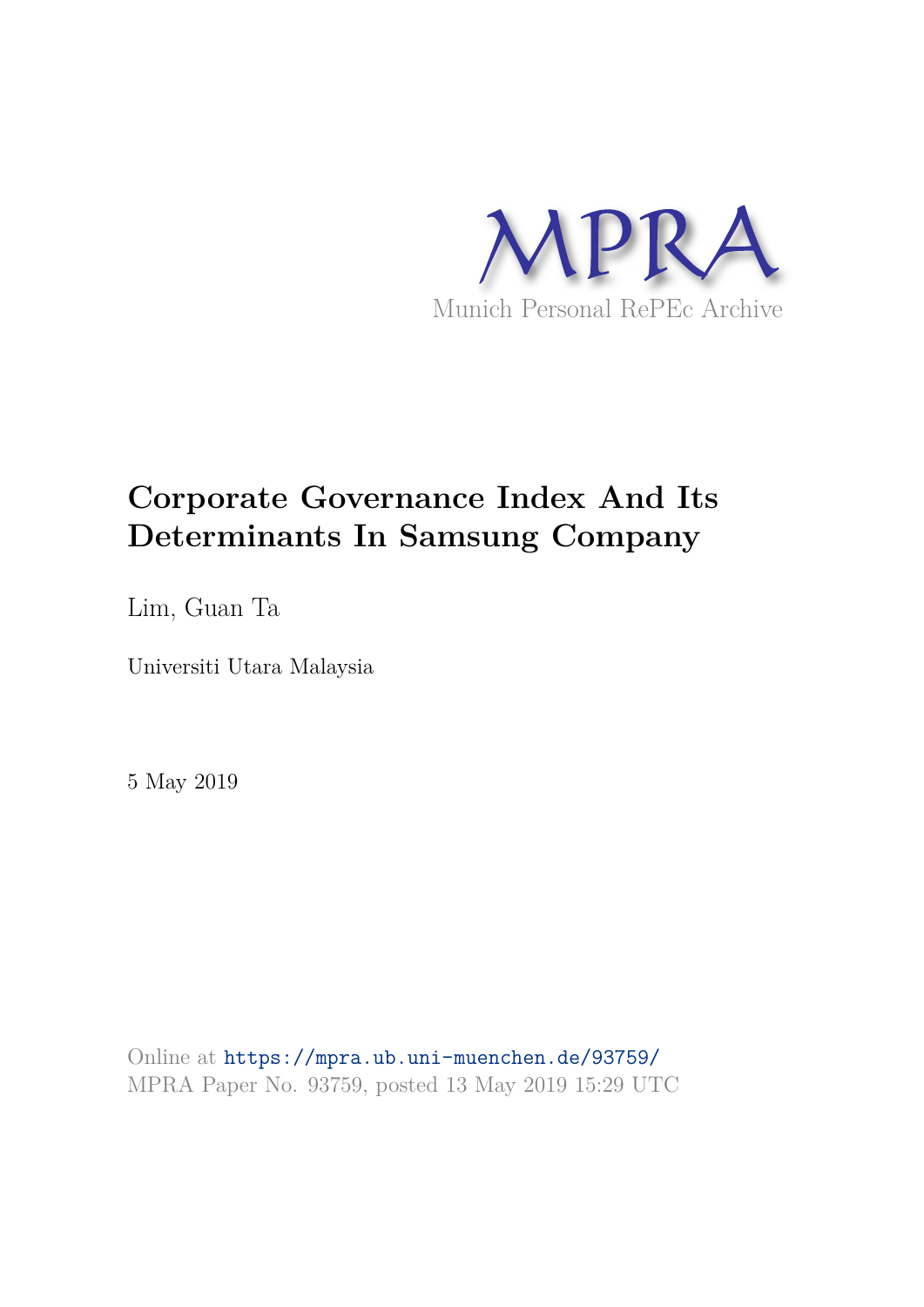### **Corporate Governance Index And Its Determinants In Samsung Company**

Lim Guan Ta

Universiti Utara Malaysia (UUM)

#### **ABSTRACT**

The aim of this study is to examine the relationship between Corporate Governance Index and with its dependents. This Samsung Company had been chosen as the focus of our studies. Five years of data were collected from Samsung's annual reports and websites from the year 2014 until the year 2018. The data collected is used to calculate the descriptive analysis which will be shown in the reports. Based on our studies, the dependent variables were the Corporate Governance Index. And for the independent variables, We had chosen Return on Asset (ROA), Return On Equity (ROE), Tobin's Q, and Altman Z as the Internal factors and for the data like GDP per capita, Unemployment rate, and Exchange rate had been chosen as the external factors. The Stepwise method is used to claiming the results for the Correlations, regression results and etc to observe the most significant with the corporate governance index. Only the unemployment rate shows the most influence on the Corporate Governance Index.

**Keywords:** Corporate Governance, Corporate Governance Index, ROA, ROE Unemployment Rate, GDP per capita

#### **1.0 INTRODUCTION**

Lee Byung-Chul was founded Samsung in 1983. Samsung has separated into four company which one of them was Samsung Group after Lee's death in year 1987. Since from 1990, Samsung is increasingly globalized its activities and electronics. (Wikipedia. 2019) Samsung's most important source of income was mobile phones and semiconductors. Business Korea (2017) stated that in 2017, Samsung has become the top 10 highest global brand value. Samsung has already more than 80 companies until today. Samsung was a highly diversified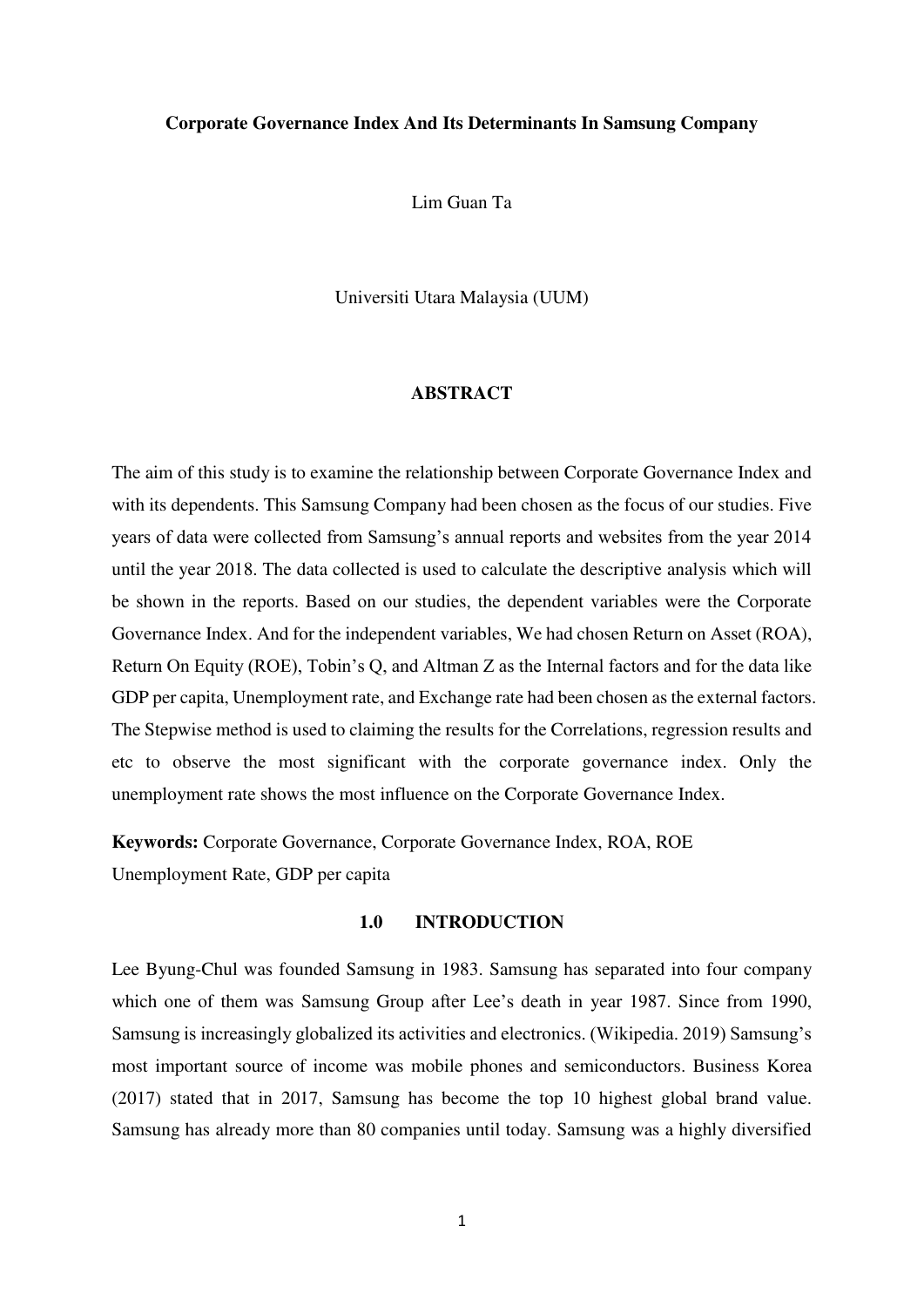company in which the activities in the area are including construction, financial services, consumer electronics, etc.

The Board of Samsung is composed of 7 members. From the 7 members, there was 4 Outside Director Candidate Recommendation Committee. Samsung Electro websites state that 'The governance of Samsung Electronic was consisting3 legal and transparent procedures'. The procedures were based on Commercial Art and Company's Article of Association.

In 2016, after the few days the announcement of Galaxy Note 7, few explosion cases were reported in few countries (INDEPENDENT, 2016). INDEPENDENT9 (2016) mention that from the cases, Samsung was facing a few principles problem under scandal. Which were Accountability and Business Ethics principles? Samsung faces a huge loss as recalling millions of flammable Galaxy Note 7. More than \$19 billion has been wiped off from the company's share value since the recall. This has slump dragged total profits down by 30%. It had been reached their lowest level in two years. After the case of Note 7 caught fire during flight, many countries had banned Samsung Galaxy Note 7 in the airlines. From the ValueWalk websites in 2016, it stated that 'more than 10 people suffered from the injuries and 47 people's personal property was damageed'.

In this assignment, the study will be divided into 4 parts. First part will be the introduction. The second chapter will be a literature review which discussing the previous study done by researchers. Next will discuss the analysis and findings which discover how the incidents happen and how Samsung handling the case. The last chapter will be including some discussion, recommendation, and conclusion to Samsung

# **2.0 LITERATURE REVIEW**

In this chapter, the objectives of this study are to observe the secondary records. The secondary record may be obtained from the magazine, article, or any possible methods. In this research will be talking about 5 items regarding corporate governance. According to Business Dictionary, they mentions that 'Corporate Governance is the framework of rules and practices'. The framework is needed so that board of directors ensures the principles of corporate governance in a company's relationship with its all stakeholders'. In Marco Beach (2005) views, he states that 'Corporate governance is one of the most relevant and debatable areas of business and finance'.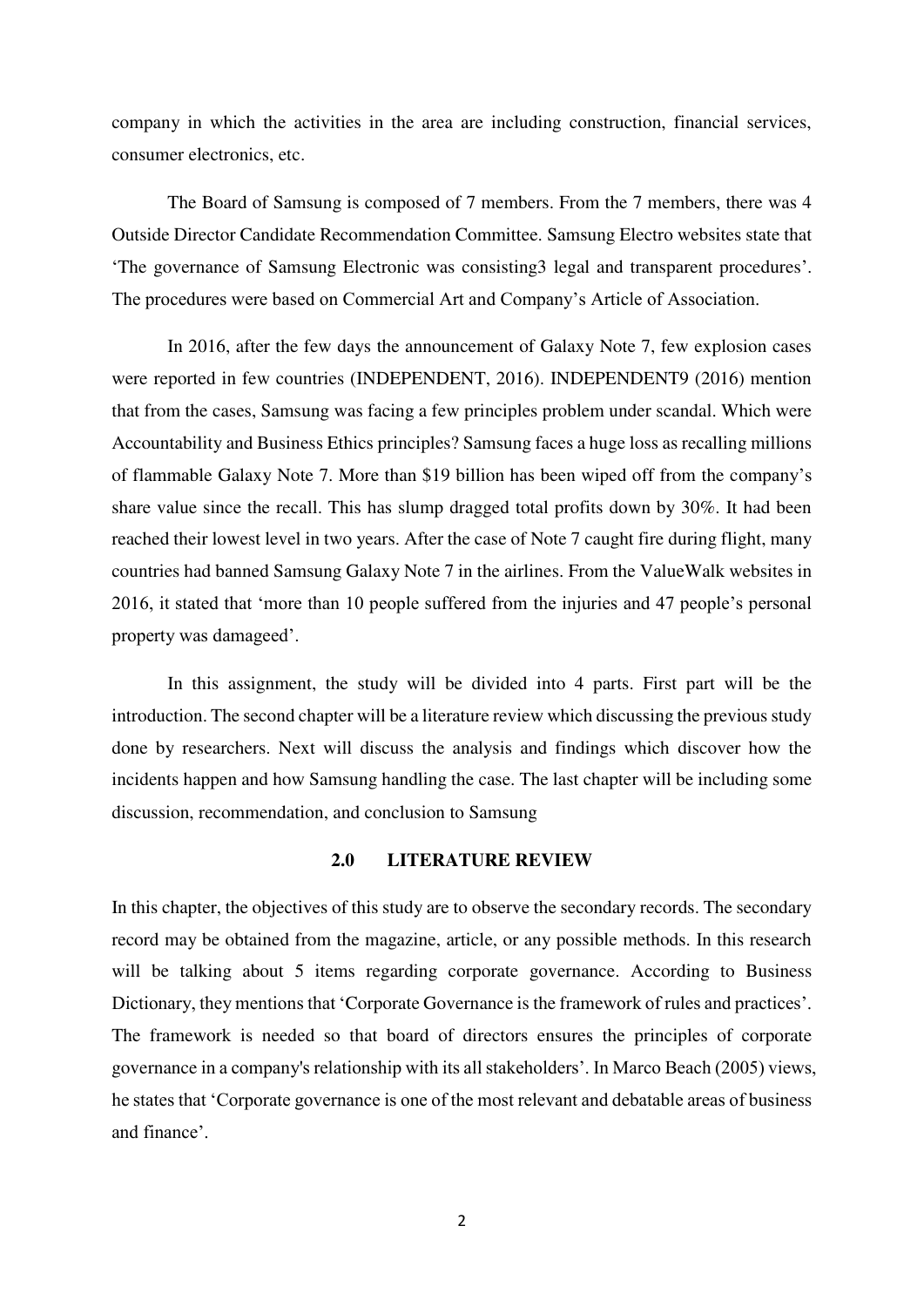The first item we will be talking about how corporate governance is related to scandals. 'The Corporate Scandals was occurring on a frequent basis in the 1980's – 1990's, stated by The international Corporate Governance Review 2003. The ICAEW (Institute of Chartered Accounts for England and Wales 2002) discuss 'the importance of Corporate Governance in more details', They explain that because of the corporate scandals, 'Corporate Governance begins to operate or it can also be said corporate scandals is the main driver for Corporate Governance as it highlights what can actually happen and also the devastating effects'. Ana Paula (2016) also mentioned that 'corporate scandals open wide weaknesses on internal and external controls over companies, which should be detected by good practices of governance'.

Nathanson (2002) explains that 'corporate scandals often have fundamentals of political blame'. Nathanson explains that 'they made a drive for growth by taking the example of Heath's Government in 1972'. Which mean that when the growing at around 5%, a high share price will be affected the economy. 'Some companies such as Slater Walker went bankrupt' stated by Nathanson in 2002. In 'On-going Board Reforms: One-size-fits-all and Regulatory Capture', Gérard Hertig argues that 'the board reform has fast-tracked dramatically in current years. Which driven by runaway executive compensation in the United States during the 1990s and the corporate downturn and scandals at the turn of the twenty-first century'.

Next, we will be discussing how corporate governance related to bankruptcy or Altman Z. Based on Investopedia, in 2019, they tells that 'Altman Z-score is a publicly traded manufacturing company's likelihood of bankruptcy by using the output of a credit-strength test that gauged'. In the article of 'Corporate Governance In the Bankruptcy Reorganization of Large, Publicly Held Companies, 1993' It pointing out that 'after many years the Bankruptcy Code became effective in 1979, there were no empirical studies of corporate governance in the bankruptcy reorganization of large, publicly held companies'. Based on M. Adnan Aziz, Humayon A. Dar, (2006) 'Prediction of bankruptcy is of increasing importance to corporate governance. M. Adnan Aziz states that 'Global economies need to become alert of the risks involved in corporate liability, especially after the passing of huge organizations such as WorldCom and Enron'. M. Adnan Aziz also mentions that 'Corporate bankruptcy prediction is inherently vulnerable to problems arising from small samples.

Based on Wu, Sean (2016) 'bankruptcy is associated with several conditions including a firm's fixed costs, sales sensitivity and the proportion of liquid assets'. Based on the article 'Corporate Governance In the Bankruptcy Reorganization of Large, Publicly Held Companies,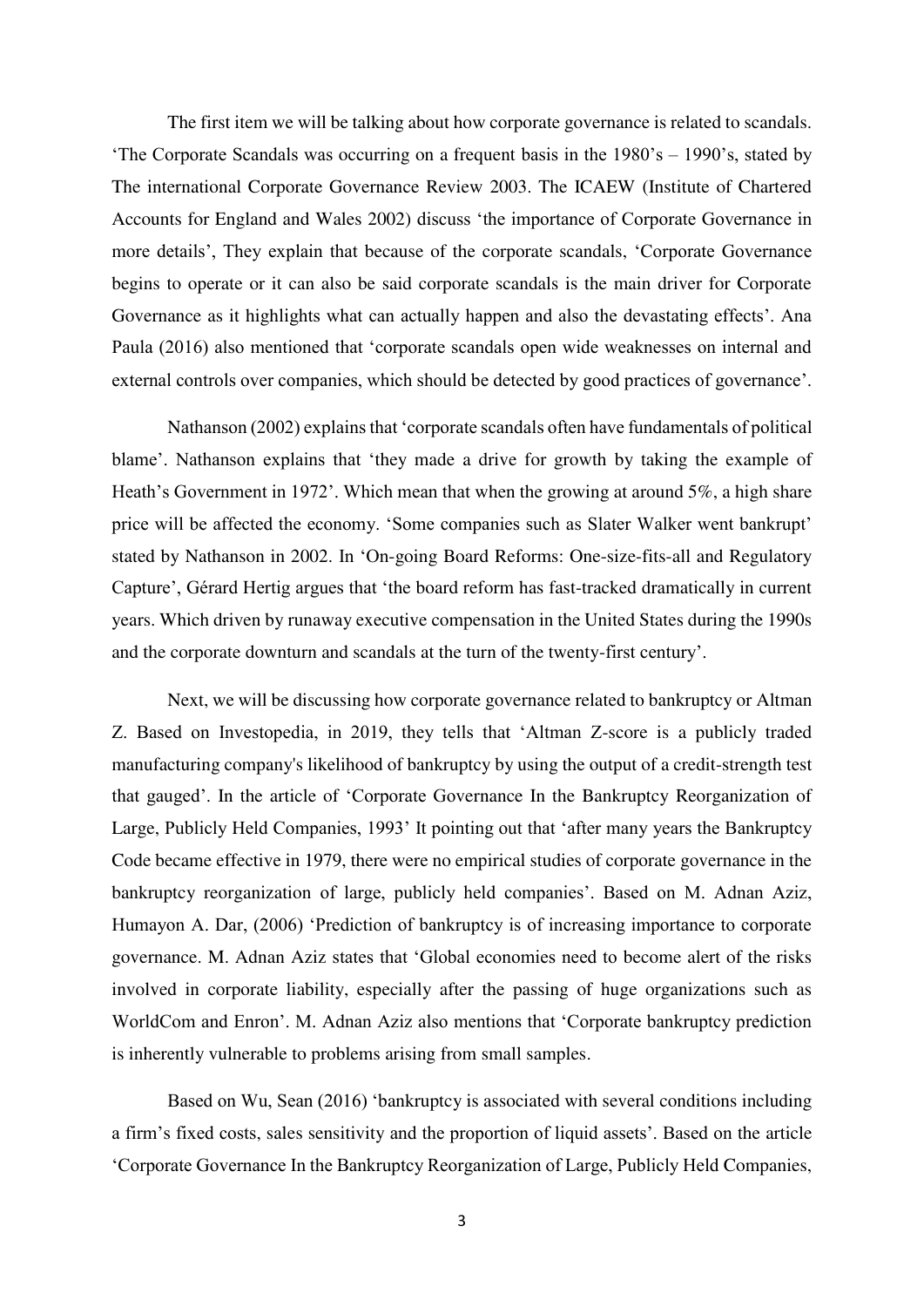1993', 'The splitting of the risk of loss and the view of gain has deep implications for corporate governance of insolvent and marginally solvent companies'. Chron website tells that 'the behavior of managers is giving a great impact on the performance and value of a company'. From the Deloitte research, they investigated that 'the corporate performance have a scientifically proven relationship with governance variables, and it would helping the boards and directors decide on the right structures and mechanisms'. The results confirm that corporate governance standards are good predictors of firm performance, especially in emerging markets with weak legal institutions. According to William (1999), 'another tactic to find out the possible effects of corporate governance on corporate performance is to compare measures of national economic performance while controlling for governance commissions'.

According to Investopedia 2019, 'The Tobin's Q ratio is the assets replacement cost which are divided from market value of a company'. Therefore, equilibrium is when the value of market replacement cost. The analysis is used to calculate an estimation of the magnitude of agency costs (AC) by comparing a firm's actual Tobin's Q with its best-performing benchmark Q (Chung et al., 2012)'. 'If the manager prevented from maximizing firm value. Therefore, the firm's actual Q lies beneath the frontier. It is smaller than its hypothetical benchmark Q\*, the shortfall from the frontier  $(Q^* - Q)$  suggests inefficiency and is a measure of agency costs' (Habib and Ljungqvist, 2005; Chung et al., 2012).

Ficici, A., & Aybar, C. B. (2012) stated that 'high volatility and pricing inefficiencies in emerging markets raise some questions about Tobin's-Q as a performance measure'. Ficici, A. & Aybar, C. B. (2012) also found that 'the result was supporting a positive correlation between total corporate governance scores of emerging market MNEs and Tobin's Q'. In the report 'What Corporate Governance Elements Predict Firm Value: Evidence from Brazil' shows that 'the disclosure and Shareholder Rights subindices are important. It was important to explain that the stronger association between BCGI and Tobin's Q for non-manufacturing firms and high-growth firms'. They also founded that the association between BCGI and Tobin's Q is existing for high profit firms. For firms with the high Tobin's Q, which was proxies in part for growth opportunities

Lastly, we will be talking about how corporate governance-related with macroeconomics. Habib stated that while Skeel is supports the collapsed residual ownership theory for resolving corporate governance problems. He was acknowledges that the possibility that a corporation so governed was too risk-averse from a wealth maximization perspective'.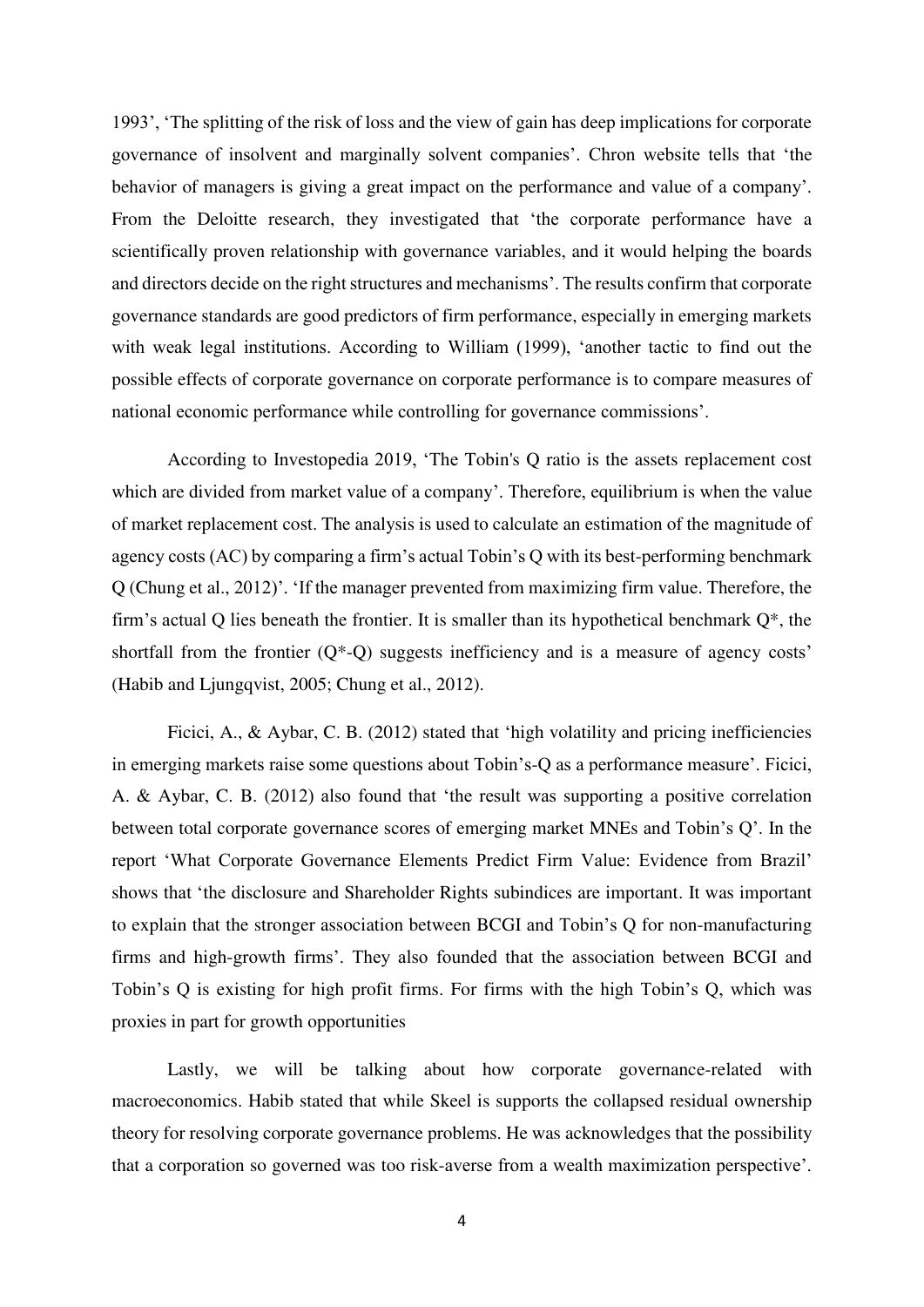(Habib and Ljungqvist, 2005; Chung et al., 2012). From the studies, Chow (2018) finds that 'the overall relationship between macroeconomic uncertainty on leverage among firms with the better governance quality is negative'. 'In countries with strong corporate governance, I makes the supply and the demand curves shift to the right. Ceteris paribus more companies with strong corporate governance systems will find that selling equity is an attractive way to finance investment, that the stock market should be thicker and that holdings should be more fragmented'.

Based on the results, Chow (2018) suggests that 'When formulating financing policies, companies in the Asia-Pacific region take into account the volatility of the macroeconomic environment'. 'The large pyramidal structures that arise in countries with weak corporate governance systems. It will affects the large blockholders which lead to improper allocation of capital and slowing economic growth'. Morck et al. (2000) present evidence that this occurs. Morck et al. in year 2000 also stated that 'corporate integrity, strengthened market discipline, increased transparency through improved disclosure'. He also mentioned that 'it was based on effective regulation and corporate social responsibility. These basic principles are the basis for healthy macroeconomic growth'.

## **3.0 METHODOLOGY**

#### **Introduction**

Based on The Investopedia, methodology is the systematic, theoretical analysis of the methods applied to a field of study. Merriam-Webster described that 'methodology is a body of methods, rules, and postulates employed by a discipline'. The purpose of this research is to understand how the Scandal is influencing to Samsung companies. The method that used is to collecting and analyzing data is from IBM Statistical Package for the Social Sciences (SPSS) Statistics version 25.

#### **Sampling Technique**

In this research, the company that is chosen was Samsung. Five years of analysis are taken to compare in order to conduct this research. The 5 years chosen are from the year 2014 until the year 2018. Most of the findings are from 5 years of Samsung's annual reports and financial reports. The finding also consists of web-based research to get extra information from the companies. For example, Samsung website which some of their details are not including in the reports.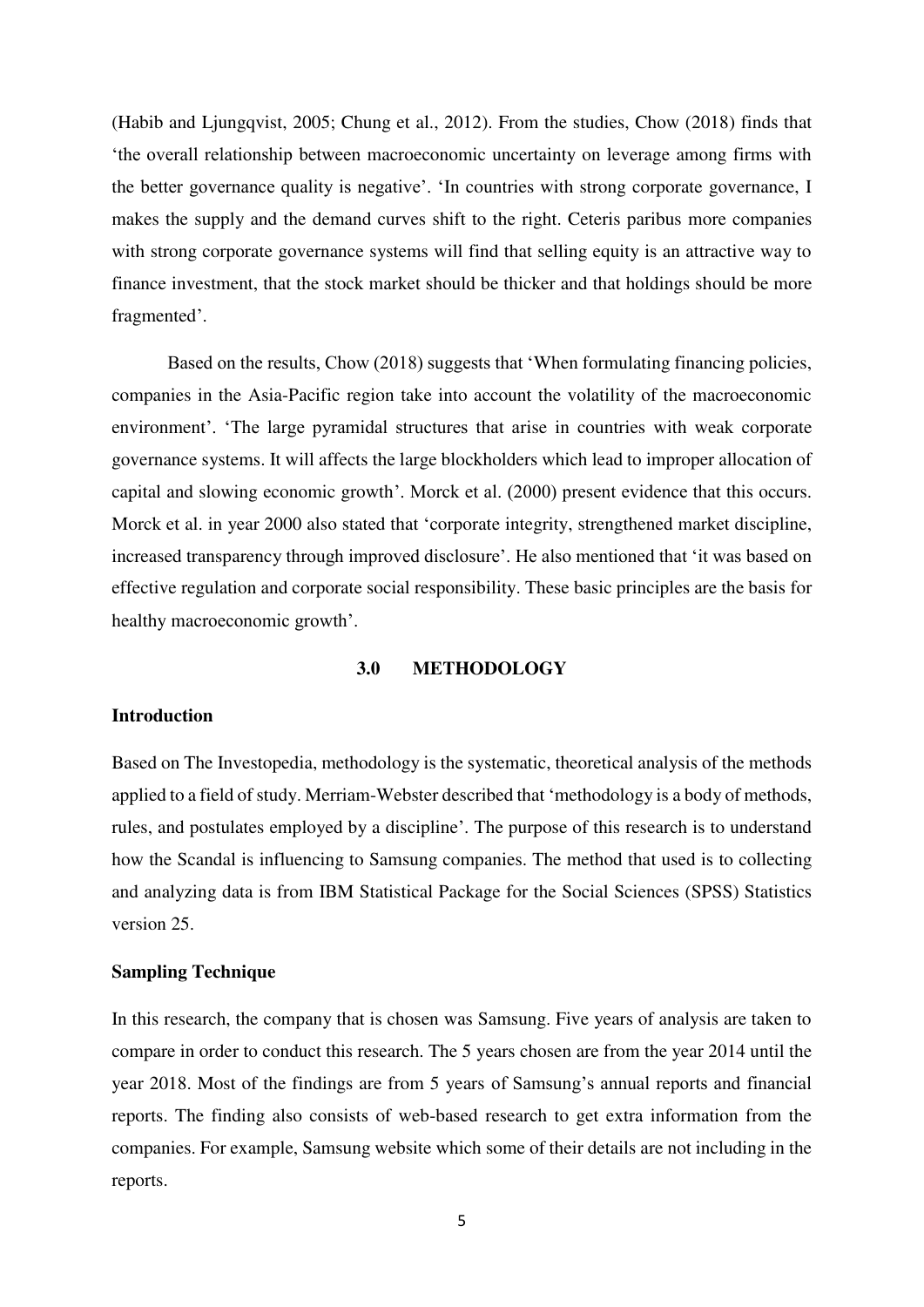# **Statistical Techniques**

This study focus on the Samsung Company. To conduct this research, 5 years of data is extracted from Samsung's annual reports and financial reports from the year 2014 until the year 2018. To evaluate the financial performance of Samsung, Income statement and balance sheet are used from each year of the annual report. Financial ratios such as Return on Asset (ROA), Return on Equity (ROE), Tobin's Q and Altman Z-score is needed to evaluate financial performance. The data of Gross Domestic Product, unemployment rate and exchange rate from the year 2014 until the year 2018 are also collected. These data are used to analyze the economic condition from the year 2014 until the year 2018.

To complete the research, we are using Ordinary Least-Square (OLS) regression or known as linear regression as main technique. 'Least-Squares method had been used to seek a line of best fit in order to explains the potential relationship between an independent variable and a dependent variable' (Investopedia, 2018). OLS chooses the restrictions of a linear function of a set of explanatory variables by minimizing the sum of the squares of the difference between the dependent variable observed in a given data set and the dependent variable predicted by a linear function. The relationship is modeled using a linear prediction function, where the unknown model parameters are estimated from the data. Therefore, OLS is more user-friendly be used to valuing regression by comparing to other alternative techniques.

## **Data Analysis**

In this research, one dependent variable (Corporate Governance Index) and two categories of the independent variable (internal and external factors) are used. The research framework is shown below:

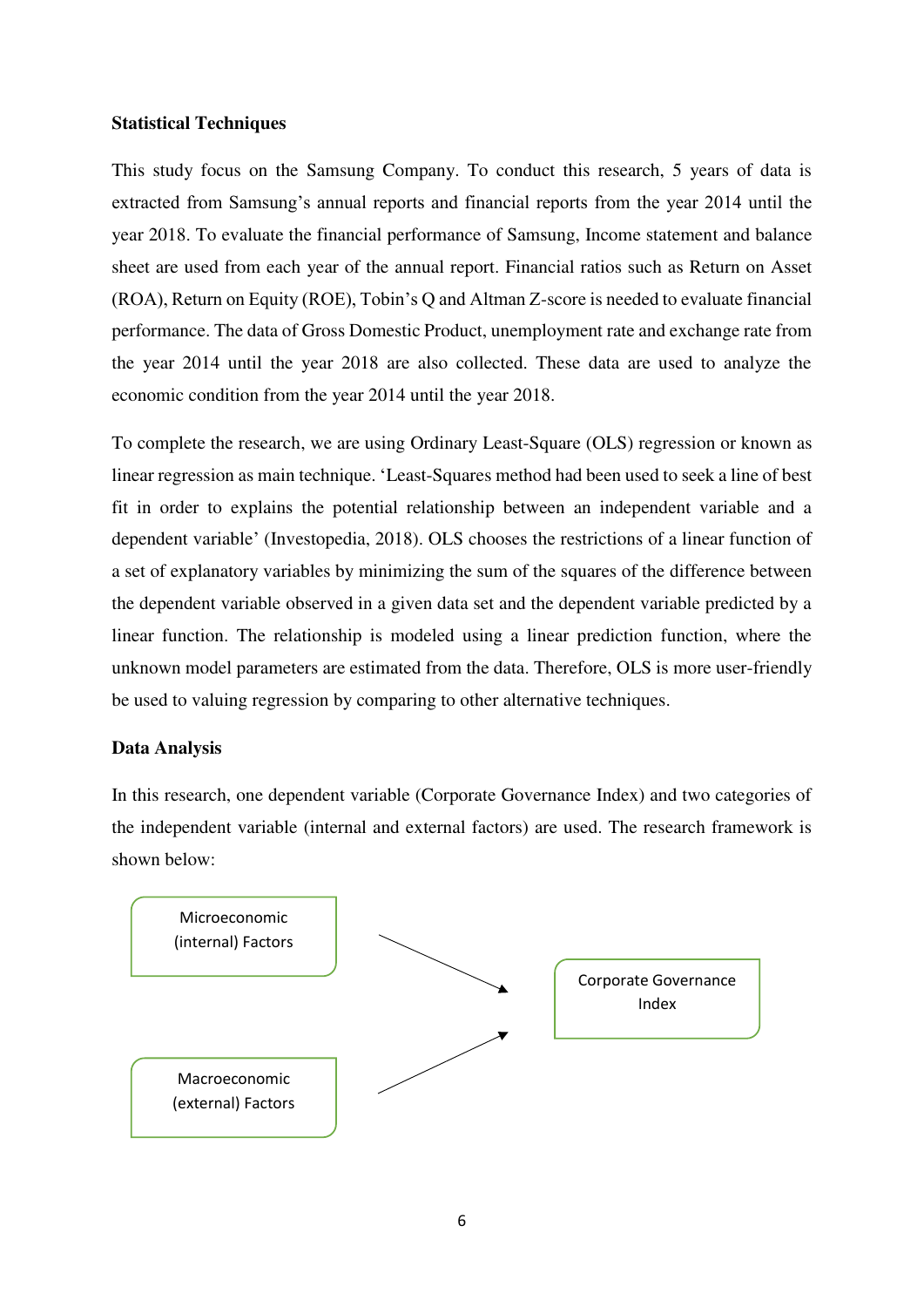#### **(Independent Variables) (Dependent Variables)**

 The Regression Analysis (OLS) is conducted to research out for the relationship between a dependent variable and an independent variable. Overall, regression analysis helps to justify how the value of dependent variable ups and downs when the independent variables are different. Multiple regression analysis methods are used to determine the influence of independent variables on the dependent variable in this study,

### **IBM Statistical Package for Social Sciences (SPSS Statistics)**

IBM SPSS Statistics version 25 had been used to compute data from the annual reports. In order to complete the research, this methods was used to acquire the result. Norman H. Nie, C. Hadlai (Tex) Hull and Dale H. Bent from University of Standford has been developed Statistical Package for the Social Sciences (SPSS) in a long time ago.

In 2015, SPSS was officially renamed as IBM SPSS Statistics after acquiring of IBM. It is now the most widely used programs for analyze the research statistically. It has a great multi-function such as data management, data documentation features and statistical analysis. These features would help in better to making the decision. IBM SPSS Statistics were used in this research. The features used to compute descriptive statistics, correlation, coefficient and etc between independent variables and dependent variable. The features was based on quantitative data collected from primary and secondary data.

# **4.0 ANALYSIS AND FINDING**

| Year | Corporate  | <b>ROA</b> | <b>ROE</b> | Tobin's Q | Altman Z | GDP per   | Unemployment | Exchange |
|------|------------|------------|------------|-----------|----------|-----------|--------------|----------|
|      | Governance |            |            |           |          | capital   | rate         | rate     |
|      | Index      |            |            |           |          | (USD)     |              |          |
|      |            |            |            |           |          |           |              |          |
| 2014 | 0.51       | 0.10       | 0.14       | 0.11      | 5.21     | 27,815.00 | 3.50         | 1,099.00 |
| 2015 | 0.53       | 0.08       | 0.11       | 0.10      | 7.65     | 27,096.00 | 3.60         | 1,173.00 |
| 2016 | 0.53       | 0.09       | 0.12       | 0.09      | 3.38     | 27,608.00 | 3.70         | 1,208.00 |
| 2017 | 0.54       | 0.14       | 0.20       | 0.14      | 4.98     | 29,745.00 | 3.70         | 1,071.00 |
| 2018 | 0.54       | 0.13       | 0.05       | 0.14      | 8.03     | 29,743.00 | 3.80         | 1,081.00 |
|      |            |            |            |           |          |           |              |          |

#### **Descriptive Analysis**

**Table 4.1: Descriptive Results**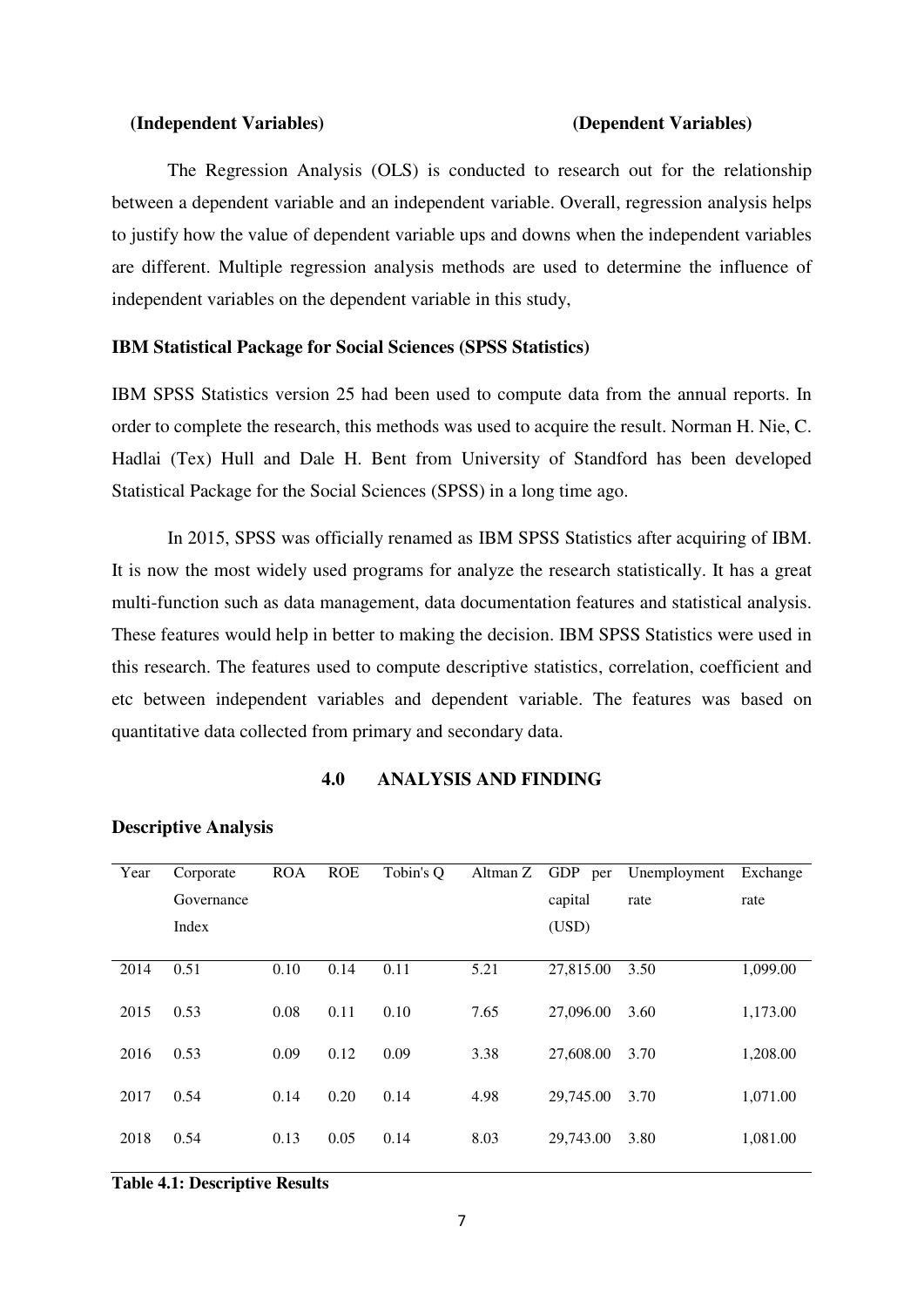Based on the table above, Samsung's Corporate Governance Index has increased from the year 2014 to the year 2018. The ROA (Return on Asset) and the ROE (Return on Equity) had decreased in the first few years from the year 2014 and increased back afterward. Tobin's Q had decreased from the year 2014 and increased back in the year 2017. Altman Z shows an inconsistency grows, it increases from the year 2014 until the year 2015. Then it decreased during the year 2016 and finally increasing back in the year 2017 and the year 2018. In overall, GDP per capita had increased from the year 2014 to the year 2018, which from USD 27.815 to USD 29,743. The unemployment rate also had been increased from the year 2014 (3.5) to the year 2018 (3.8). The exchange rate increased from the year 2014 to the year 2016 and drop again in the year 2018.

# **Descriptive Statistics**

|                            | Mean       | Std. Deviation | N  |
|----------------------------|------------|----------------|----|
| Corporate Governance Index | .5328      | .01379         | 5  |
| <b>ROA</b>                 | .1075      | .02683         | 5  |
| <b>ROE</b>                 | .1218      | .05363         | 5  |
| Tobin's Q                  | .1138      | .02218         | 5  |
| Altman Z                   | 5.8523     | 1.95292        | 5  |
| GDP per capital (USD)      | 28401.4000 | 1253.25269     | 5  |
| Unemployment rate          | 3.6600     | .11402         | 5  |
| Exchange rate              | 1126.4000  | 60.64487       | .5 |

# Descriptive Statistics

**Table 4.2 Descriptive Statistics** 

The table above is showing the Descriptive Statistic of Samsung Company. This table shows the results of the mean (average) and standard deviation of Samsung based on microeconomic and macroeconomic data in 5 years.

In the Microeconomic or internal factor indicators for Samsung, we can see that the Corporate Governance Index was 53.28% among 5 years. Next would be the return on assets (ROA), every 1 dollar of the asset will be generating 10 cents of profit. Based on the return on equity (ROE), every 1 dollar of equity will be generating 12 cents of the profits. Based on the Tobin's Q Ratio, averages of 1 dollar from the asset value of the firm the market value was 11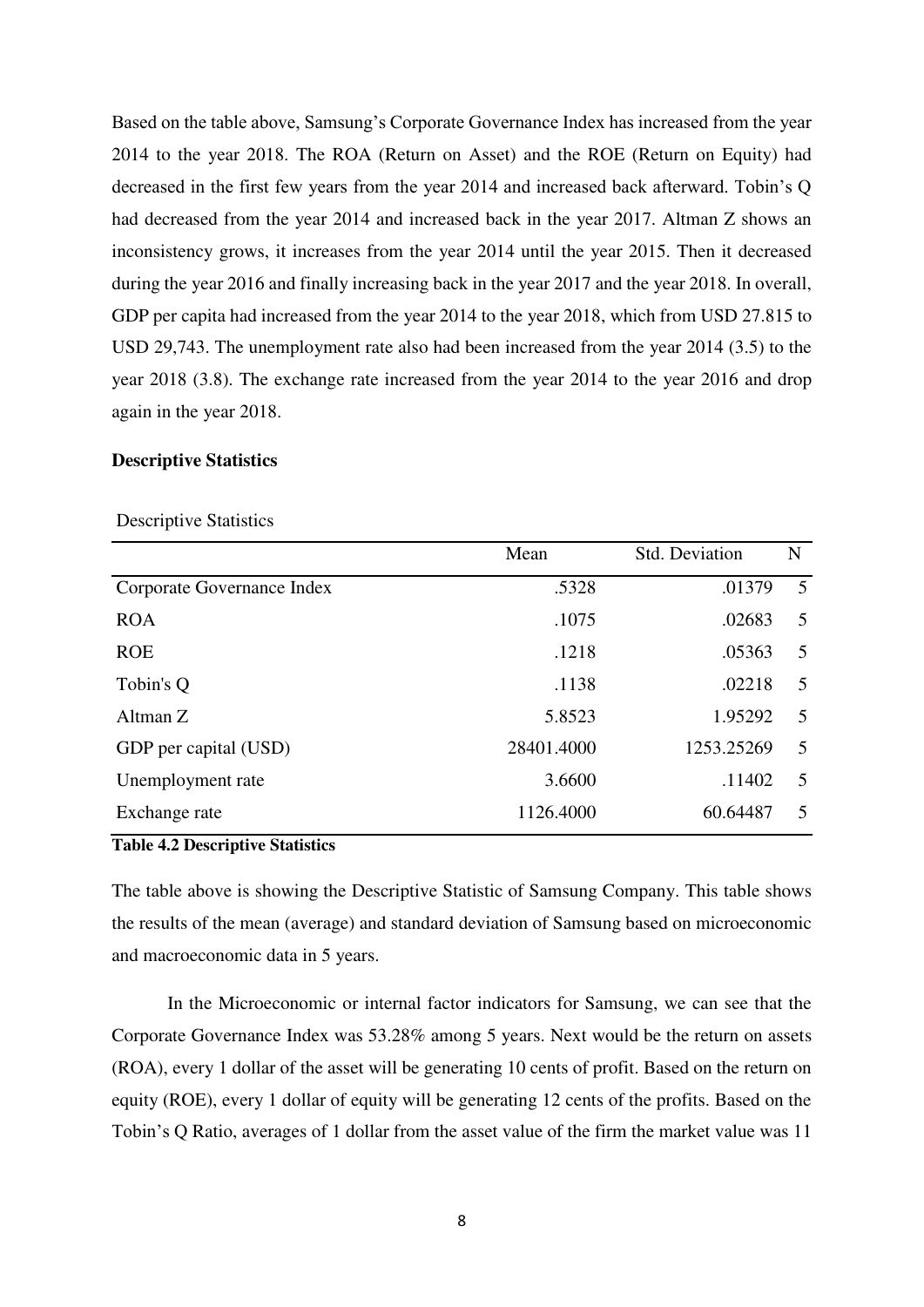cents. In Altman Z the averages value was 5.85, which mean that Altman Z-score of Samsung was in a safe zone. The reason was the Zone of discrimination was more than 2.6.

Next would be the Macroeconomic or external factors indicators for Samsung. GDP is on average 28,401 dollars from the year 2014 to the year 2018. The unemployment rate was 3.66% 5 years and lastly, the exchange rate was 1126.4 South Korean Won for each 1 dollar

From the standard deviation tell us how volatile that Samsung is. We can know how unpredictable are the Samsung is. Based on the results, we can see that most of the internal factor indicator was near 0. That means Samsung is a volatile company. The reason is that Samsung's ROA, ROE and Tobin's Q was very near to the zero.

# **Correlations**

Correlations

|             |                  | Corporate |            |            |         |         | GDP per |           |          |
|-------------|------------------|-----------|------------|------------|---------|---------|---------|-----------|----------|
|             |                  | Governanc |            |            | Tobin's | Altman  | capital | Unemploy  | Exchange |
|             |                  | e Index   | <b>ROA</b> | <b>ROE</b> | Q       | Ζ       | (USD)   | ment rate | rate     |
| Pearson     | Corporate        | 1.000     |            |            |         |         |         |           |          |
| Correlation | Governance Index |           |            |            |         |         |         |           |          |
|             | <b>ROA</b>       | .588      | 1.000      |            |         |         |         |           |          |
|             | <b>ROE</b>       | $-.101$   | .199       | 1.000      |         |         |         |           |          |
|             | Tobin's Q        | .480      | .959       | .096       | 1.000   |         |         |           |          |
|             | Altman Z         | .168      | .122       | $-.604$    | .359    | 1.000   |         |           |          |
|             | GDP per capital  | .701      | .982       | .058       | .932    | .177    | 1.000   |           |          |
|             | (USD)            |           |            |            |         |         |         |           |          |
|             | Unemployment     | .934      | .523       | $-.379$    | .412    | .186    | .668    | 1.000     |          |
|             | rate             |           |            |            |         |         |         |           |          |
|             | Exchange rate    | $-.200$   | $-.878$    | $-.181$    | $-955$  | $-.318$ | $-.805$ | $-.134$   | 1.000    |

# **Table 4.3 Table of Correlation**

| <b>Size of correlation</b> | Interpretation                 |
|----------------------------|--------------------------------|
| $0.90 \text{ to } 1.00$    | Very high positive correlation |
| $0.70 \text{ to } 0.90$    | High positive correlation      |
| $0.50 \text{ to } 0.70$    | Moderate positive correlation  |
| $0.30 \text{ to } 0.50$    | Low positive correlation       |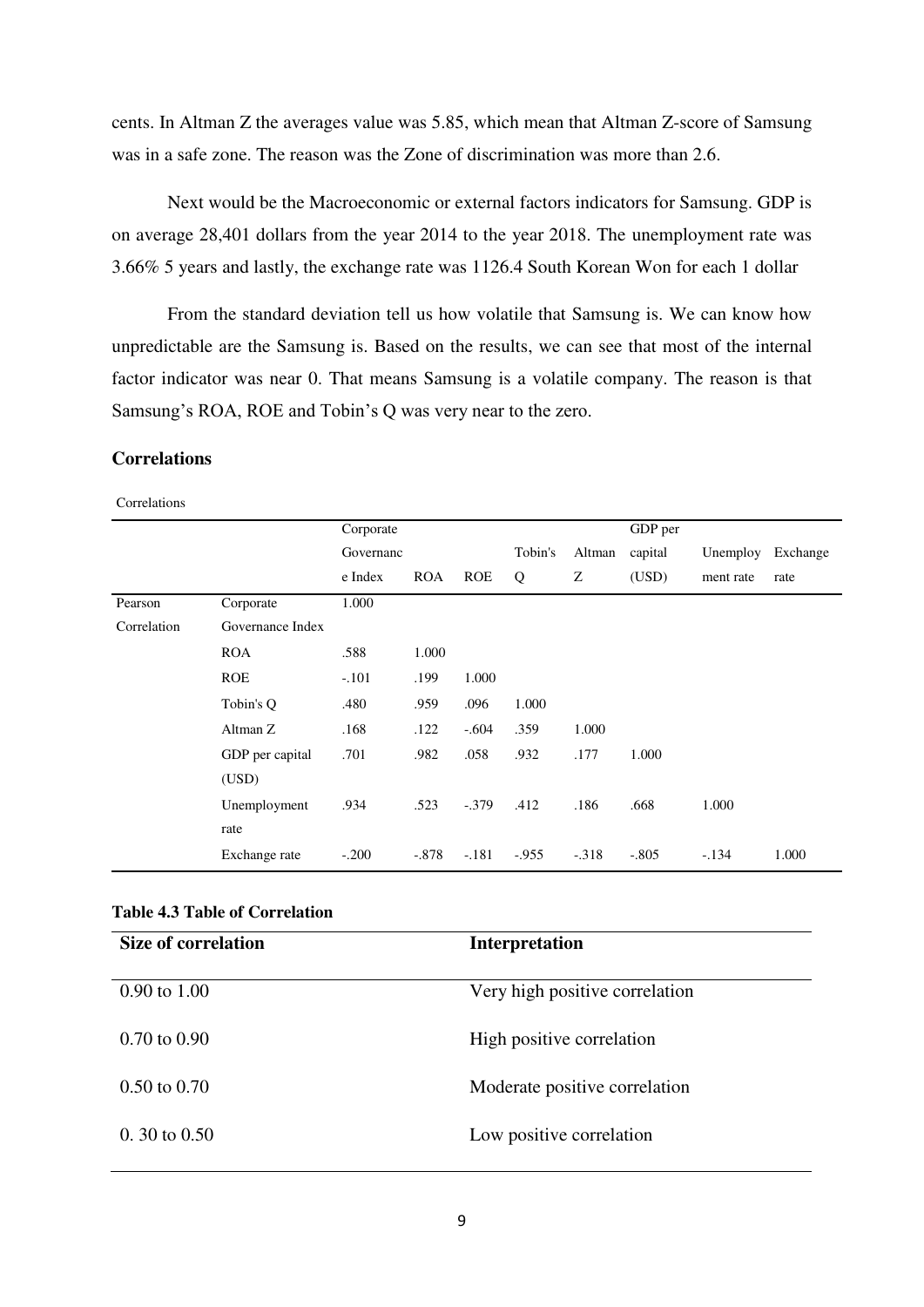| $0.00 \text{ to } 0.30$     | Negligible correlation   |
|-----------------------------|--------------------------|
| $(0.00 \text{ to } -0.30)$  | Negligible correlation   |
| $(-0.30 \text{ to } -0.50)$ | Low negative correlation |

# **Table A4.3B Table of Correlation Benchmark**

Table 4.3 above is showings that the correlation of Samsung. Pearson Correlation is used to decide the relationship between the dependent variable (Corporate Governance Index) and independent variables (Internal Factor Indicator and External Factor Indicator). And Table 4.3B shows the determination of the relationship between the dependent variables and independent variables.

Based on Table 4.3, we can see that the unemployment rate is a very high positive related to the corporate governance index because the size was 0.934. It shows that when the unemployment rate decrease, the corporate governance index is also decreased. In other words, if the unemployment rate increase, the corporate governance index will be increased. The second high positive correlation that we can see from Table 4.3 was GDP per capita. The GDP per capita can be considered as a high positive correlated with corporate governance index because the result shows the size was 0.701.

For the moderate positive correlations. We found that the ROA is 0.588 size of correlation with corporate governance index. For other variables, the correlation was lower than 0.50 size of correlations. The result also shows that there are 2 variables which low negative correlation with corporate governance index. The two low negative variables were ROA (-0.101) and Exchange rate (-0.200) The negative correlation means that when either ROA or exchange rate is increased, the corporate governance index will be decreased.

We can say that GDP per capital and Unemployment rate are a significant correlation with corporate governance index. This is because the p values of GDP per capita is 0.094 which is less than 0.10 and the unemployment rate has a higher significant level because it is lower than 0.05. Based on the results based on Table 4.3, we can be concluded that the corporate governance index has a higher correlation with the macroeconomic or external factor indicators.

# **Variable**

Variables Entered/Removed<sup>a</sup>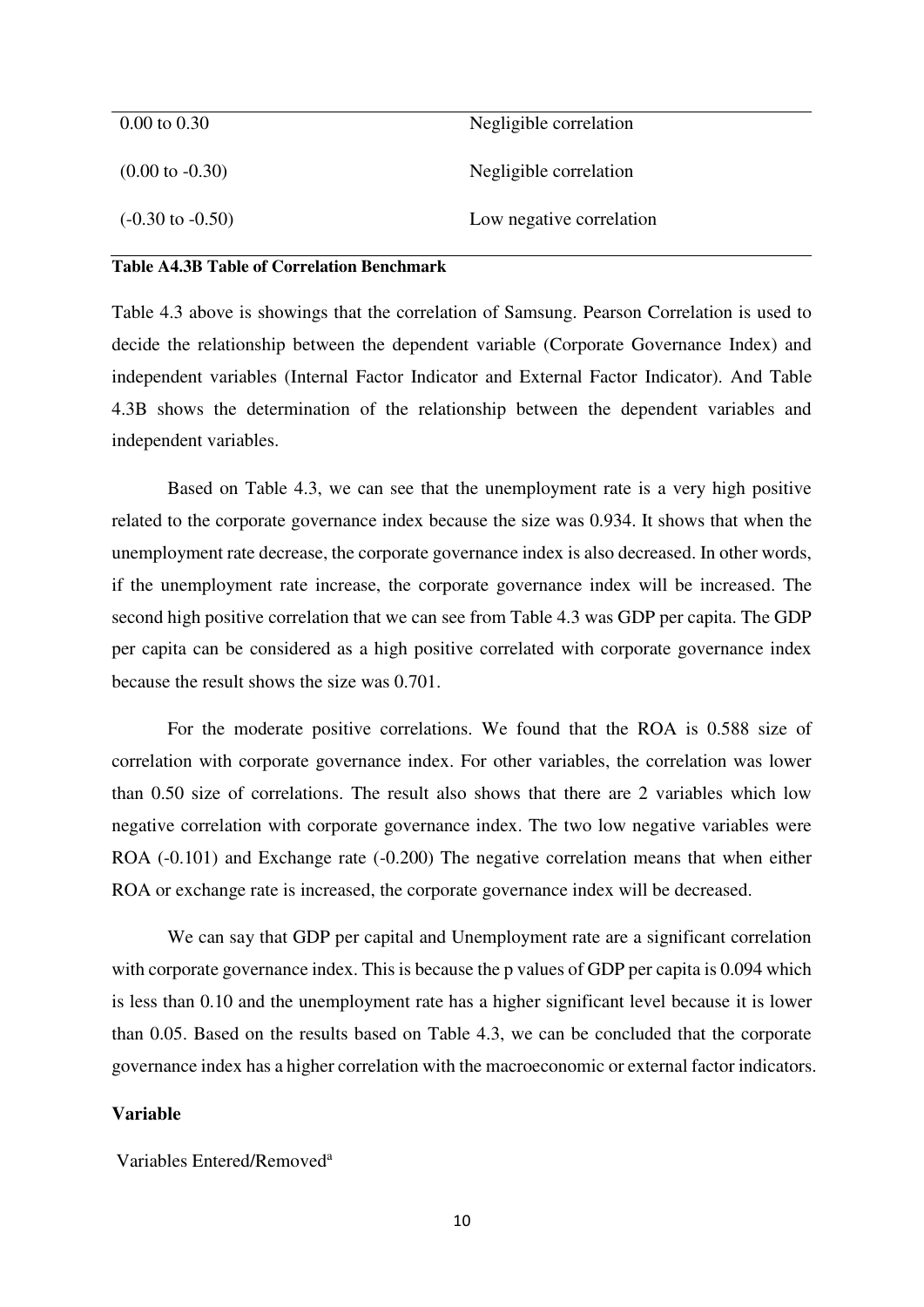|       | Variables    | Variables |                                                     |
|-------|--------------|-----------|-----------------------------------------------------|
| Model | Entered      | Removed   | Method                                              |
|       | Unemployment |           | . Stepwise (Criteria: Probability-of-F-to-enter)    |
|       | rate         |           | $\leq$ 0.050, Probability-of-F-to-remove > = 0.100. |

a. Dependent Variable: Corporate Governance Index

#### **Table 4.4 Table of Variable**

As we can see from Table 4.4. It shows that we are using the Stepwise method to calculate the data. Based on the stepwise method, the system was only choosing the most suitable variable that can be showing the results. In this case, only the unemployment rate is chosen as independent variables.

# **Model Summary**

# Model Summary<sup>b</sup>

|         |                   |                 |      | Adjusted R Std. Error of Durbin- |       |
|---------|-------------------|-----------------|------|----------------------------------|-------|
| Model R |                   | R Square Square |      | the Estimate Watson              |       |
|         | .934 <sup>a</sup> | -872            | .829 | .00570                           | 3.125 |

a. Predictors: (Constant), Unemployment rate

b. Dependent Variable: Corporate Governance Index

# **Table 4.5 Model Summary Result**

# ANOVA<sup>a</sup>

|       |                 | Sum of  |                     |      |        |                   |
|-------|-----------------|---------|---------------------|------|--------|-------------------|
| Model |                 | Squares | df<br>Mean Square F |      |        | Sig.              |
|       | Regression .001 |         |                     | .001 | 20.392 | .020 <sup>b</sup> |
|       | Residual        | .000    | 3                   | .000 |        |                   |
|       | Total           | .001    | 4                   |      |        |                   |

a. Dependent Variable: Corporate Governance Index

b. Predictors: (Constant), Unemployment rate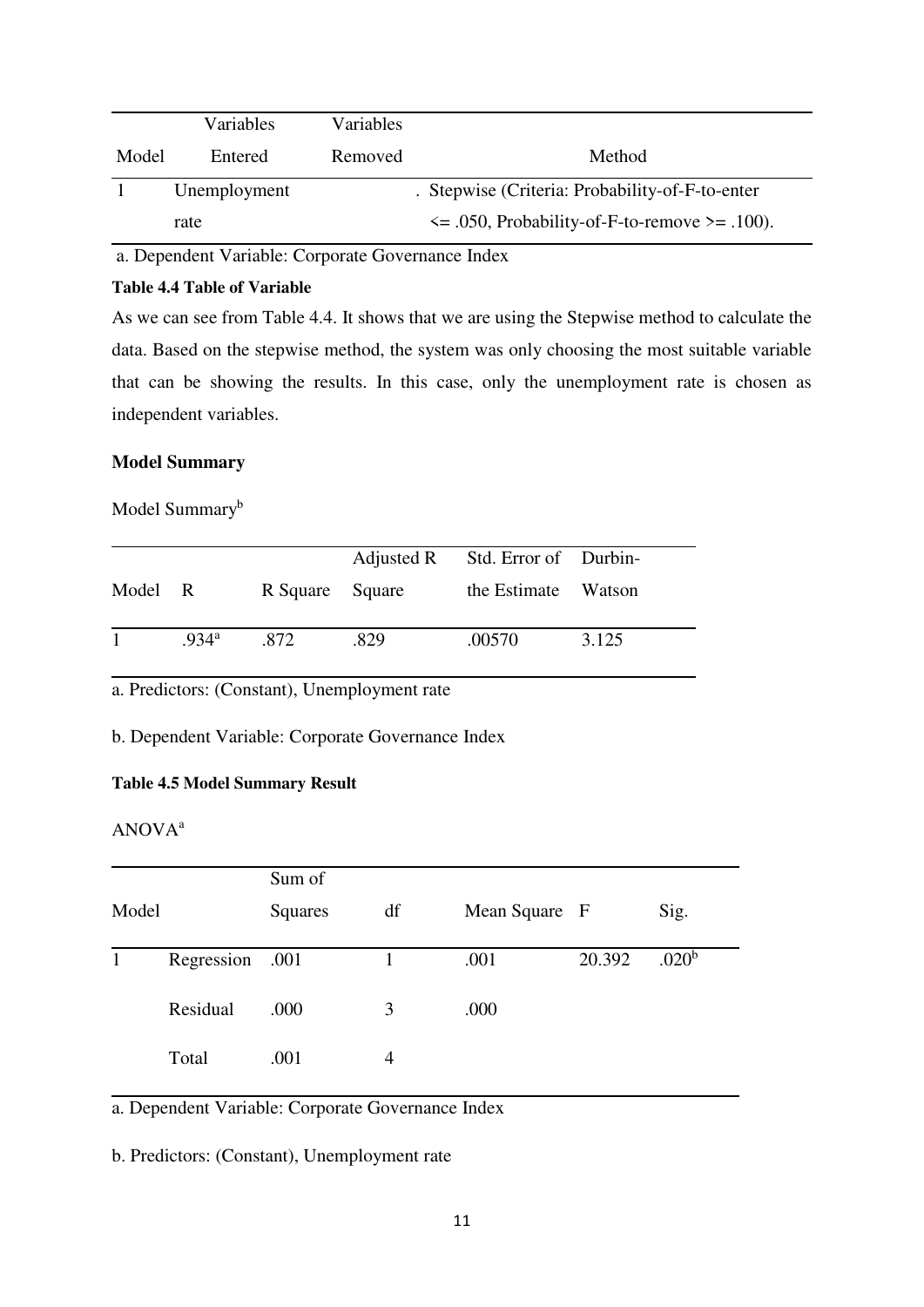#### **Table 4.6 ANOVA Results**

The Table 4.5 shows how much of the independent variable explains the dependent variable. So based on the results, we can tell that the model 1 (unemployment rate) can explain a very high of the corporate governance index. The R relationship coefficient R=0.93.

 According to Table 4.5, adjusted R-Squared is equal to 82.9%. This represents that if using the Unemployment Rate in Model 1, it is showing that the variables used are able to explain about 82.9% of the average of corporate governance index of Samsung. The remaining of the 17.1% of the adjusted R-Square remain unknown. This implies that the average corporate governance index of Samsung is unable to be explained from the unemployment rates.

From Table 4.6, the ANOVA table shows that the significant values of 0.020 which is not below the alpha value ( $p \le 0.001$ ). This means that the variables are not perfectly significant to represent the model.

# **Cofficients**

Coefficients<sup>a</sup>

|              |                            |              |                | Standardi    |            |      |                |                               |                   |            |
|--------------|----------------------------|--------------|----------------|--------------|------------|------|----------------|-------------------------------|-------------------|------------|
|              |                            |              |                | zed          |            |      |                |                               |                   |            |
|              |                            |              | Unstandardized | Coefficie    |            |      |                | 95.0% Confidence Collinearity |                   |            |
|              |                            | Coefficients |                | nts          |            |      | Interval for B |                               | <b>Statistics</b> |            |
|              |                            |              | Std.           |              |            |      | Lower          | Upper                         | Toleran           |            |
| Model        |                            | B            | Error          | <b>B</b> eta | t          | Sig. | Bound          | Bound                         | ce                | <b>VIF</b> |
| $\mathbf{1}$ | (Constant)                 | .119         | .092           |              | 1.305 .283 |      | $-.172$        | .411                          |                   |            |
|              | Unemployme .113<br>nt rate |              | .025           | .934         | 4.516 .020 |      | .033           | .193                          | 1.000             | 1.000      |

a. Dependent Variable: Corporate Governance Index

# **Table 4.7 Table of Regression Coefficients**

The analysis of coefficients is showing how was the independent variable that influences on the corporate governance index can be determined through the identification of a p-value with the significant level of 5%. P-value of 0.000 showings explained that the independent variables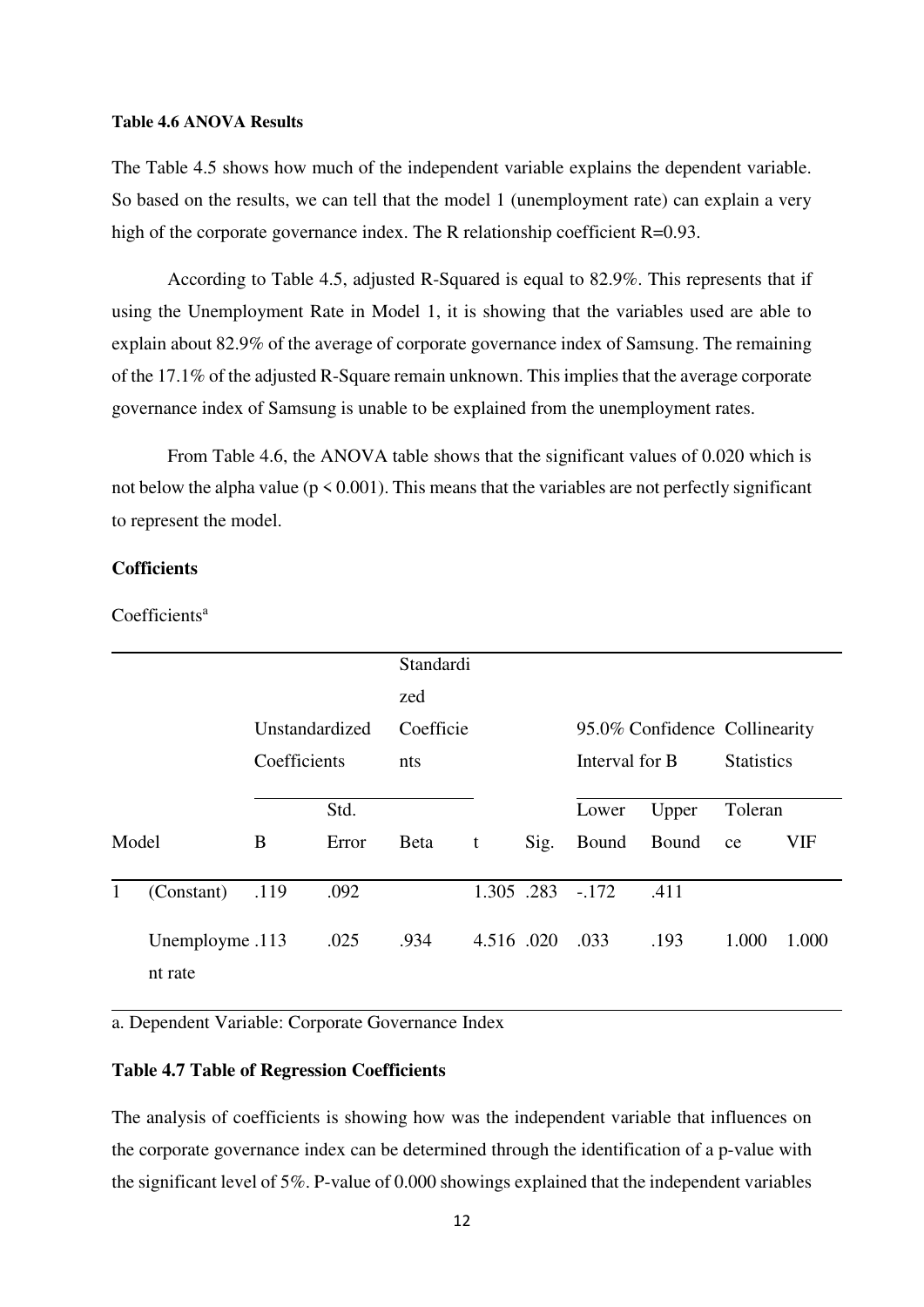have most substantial on dependent variables, P-value lesser than 0.001 explainings that the independent variables have a strong influence on dependent variables. The p-value that less than 0.05 explaining that a moderate influence of independent variable on the dependent variable and the least significant influence was the p-value is lesser than 0.10.

Based on Table 4.7, it shows that the unemployment rate has a moderate on influencing the corporate governance index with p-value  $\leq$  0.05. We also can be said that the unemployment rate is positively influenced with corporate governance index. This means that when the unemployment rate increase, corporate governance will be increased.

# **5.0 CONCLUSION**

In conclusion, from the findings, the unemployment rate shows the most significant relationship with the corporate governance index. Unemployment rate defines as the percentage of unemployment of labor in the total labor force. Hence, Samsung main business was selling the smartphone. So if most of the people have a job, they are able to spend their money to purchase Samsung products. From the earning that is gained from the people, they would be able to improve the company structure. It will bring Samsung to be a good company which Samsung's corporate governance index will be increased. In other words, if the unemployment rate was decreased, the earnings of Samsung will be decreased. And then lastly, there will be a high chance for Samsung's corporate governance index to drop.

## **6.0 REFFERENCES**

(n.d.). Retrieved March 5, 2019, from [https://iveybusinessjournal.com/publication/corporate](https://iveybusinessjournal.com/publication/corporate-governance-and-firm-performance-is-there-a-relationship/)[governance-and-firm-performance-is-there-a-relationship/](https://iveybusinessjournal.com/publication/corporate-governance-and-firm-performance-is-there-a-relationship/)

Adnan Aziz, M., & Dar, H. A. (2006). Predicting corporate bankruptcy: where we stand?. Corporate Governance: The international journal of business in society, 6(1), 18-33.

Answers Ltd. (2019, February 20). Effects of Corporate Scandal on Governance in the UK. Retrieved March 3, 2019, from [https://www.ukessays.com/dissertation/examples/business/corporate-governance](https://www.ukessays.com/dissertation/examples/business/corporate-governance-scandals.php)[scandals.php](https://www.ukessays.com/dissertation/examples/business/corporate-governance-scandals.php)

Becht, Marco & Jenkinson, Tim. (2005). Corporate Governance: An Assessment. Oxford Review of Economic Policy. 21. 155-163. 10.1093/oxrep/gri009.

Ben Chapman @b\_c\_chapman. (2016, October 27). Samsung Galaxy Note 7 recall has explosive impact on company's mobile earnings. Retrieved February 22, 2019, from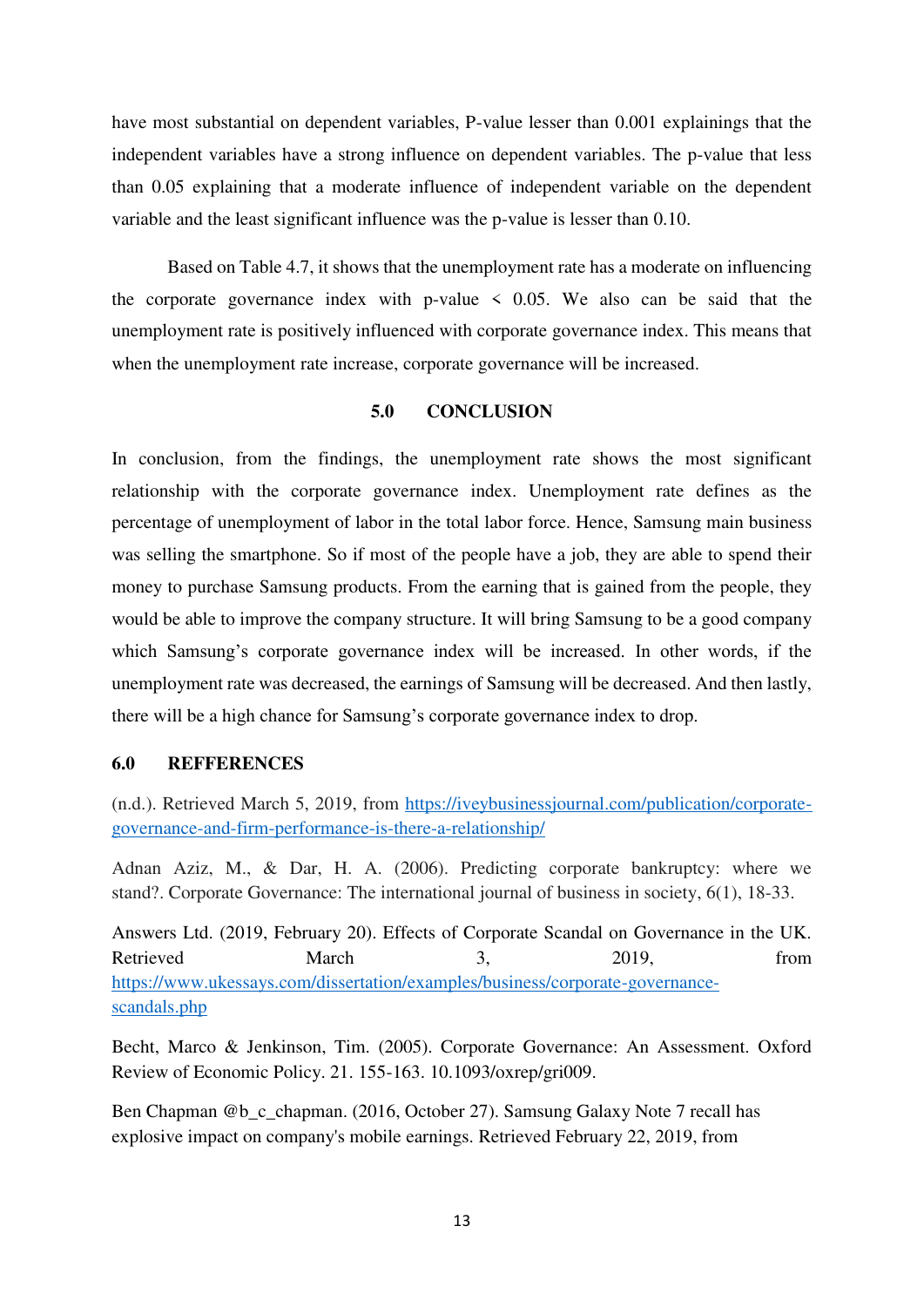[https://www.independent.co.uk/news/business/news/samsung-galaxy-note-7-recall](https://www.independent.co.uk/news/business/news/samsung-galaxy-note-7-recall-exploding-phones-profits-a7382786.html)[exploding-phones-profits-a7382786.html](https://www.independent.co.uk/news/business/news/samsung-galaxy-note-7-recall-exploding-phones-profits-a7382786.html)

Corporate governance and corporate performance: Financial crisis (2008). (n.d.). Retrieved March 2, 2019, from<https://www.emeraldinsight.com/doi/full/10.1108/MRR-12-2014-0287>

CORPORATE GOVERNANCE AND FIRM VALUE IN EMERGING MARKETS AN ... (n.d.). Retrieved March 5, 2019, from <https://emaj.pitt.edu/ojs/index.php/emaj/article/download/18/128>

CORPORATE GOVERNANCE: EFFECTS ON FIRM ... - OECD.org. (n.d.). Retrieved March 5, 2019, from http://www.oecd.org/sti/ind/2090569.pdf

Costa, A. P. (2017, September 20). Corporate Governance and Fraud: Evolution and Considerations. Retrieved March 3, 2019, from [https://www.intechopen.com/books/corporate](https://www.intechopen.com/books/corporate-governance-and-strategic-decision-making/corporate-governance-and-fraud-evolution-and-considerations)[governance-and-strategic-decision-making/corporate-governance-and-fraud-evolution-and](https://www.intechopen.com/books/corporate-governance-and-strategic-decision-making/corporate-governance-and-fraud-evolution-and-considerations)[considerations](https://www.intechopen.com/books/corporate-governance-and-strategic-decision-making/corporate-governance-and-fraud-evolution-and-considerations)

Denis, D. K., & McConnell, J. J. (2003). International corporate governance. Journal of financial and quantitative analysis, 38(1), 1-36.

Emmons, W. R., & Schmid, F. A. (2000). Corporate governance and corporate performance. Corporate Governance and Globalization: Long Range Planning Issues. Northampton, MA: Edward Elgar, 59-94.

Ficici, A., & Aybar, C. B. (2012). Corporate Governance and Firm Value in Emerging Markets an Empirical Analysis of ADR Issuing Emerging Market Firms. EMAJ: Emerging Markets Journal, 2(1), 38-51.

Hayes, A. (2019, February 08). How the Q Ratio (Tobins Q Ratio) Works. Retrieved March 4, 2019, from<https://www.investopedia.com/terms/q/qratio.asp>

Kenton, W. (2019, February 07). Altman Z-Score. Retrieved March 4, 2019, from <https://www.investopedia.com/terms/a/altman.asp>

LoPucki, L. M., & Whitford, W. C. (1992). Corporate governance in the bankruptcy reorganization of large, publicly held companies. U. Pa. L. Rev., 141, 669.

Macroeconomic uncertainty, corporate governance and corporate capital structure. (n.d.). Retrieved March 5, 2019, from [https://www.emeraldinsight.com/doi/full/10.1108/IJMF-08-](https://www.emeraldinsight.com/doi/full/10.1108/IJMF-08-2017-0156) [2017-0156](https://www.emeraldinsight.com/doi/full/10.1108/IJMF-08-2017-0156)

Operations & Management | Networks Solutions | Samsung Business Global. (2017, December 19). Retrieved February 22, 2019, from <https://www.samsung.com/global/business/networks/solutions/operations-and-management/>

SAMSUNG ELECTRO-MECHANICS. (n.d.). Retrieved February 22, 2019, from <http://www.samsungsem.com/global/ir/management-structure/index.jsp>